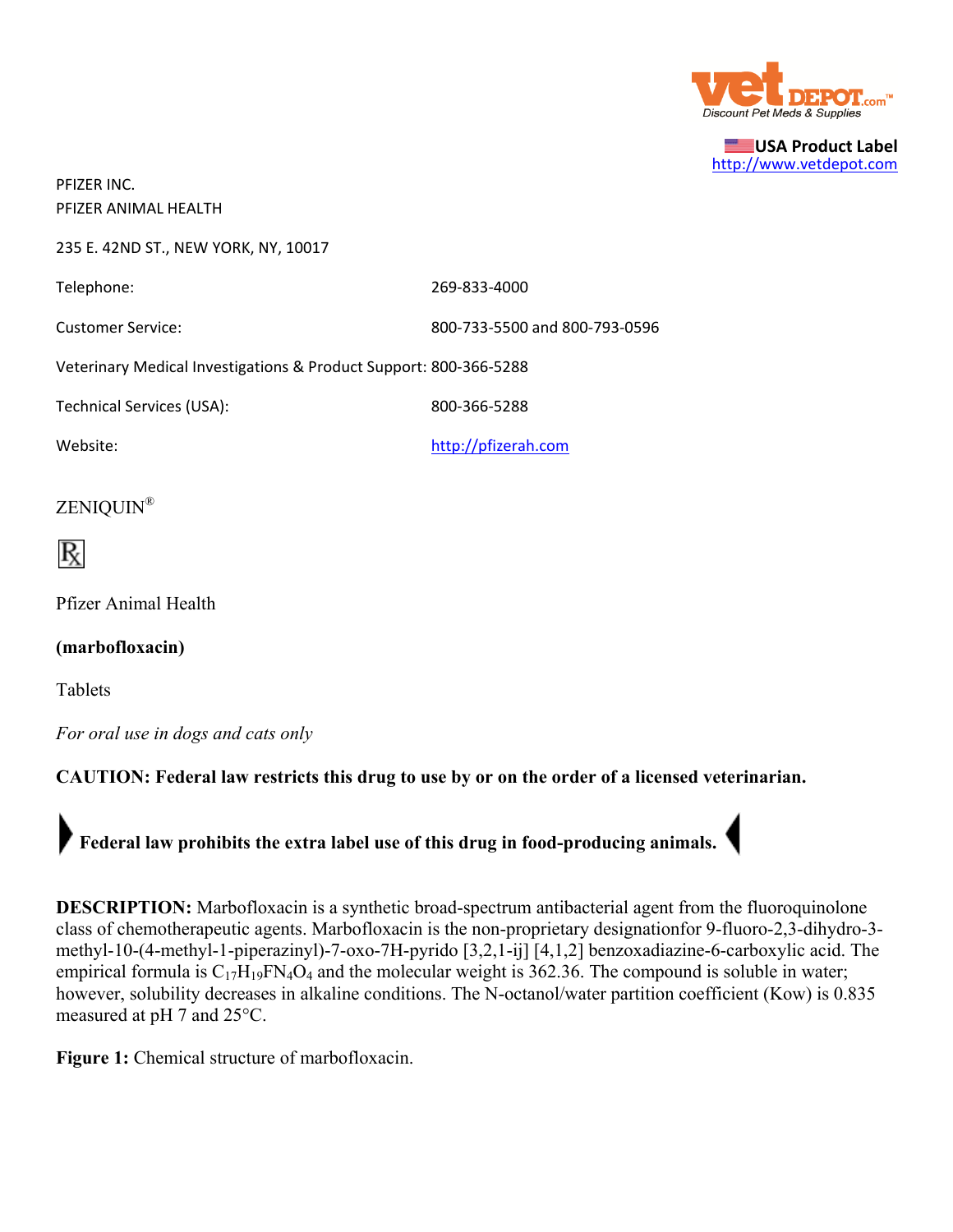

**INDICATIONS:** Zeniquin (marbofloxacin) tablets are indicated for the treatment of infections in dogs and cats associated with bacteria susceptible to marbofloxacin.

**EFFECTIVENESS CONFIRMATION:** Clinical effectiveness was confirmed in bacterial skin and soft tissue infections in dogs and cats and urinary tract infections (cystitis) in dogs associated with bacteria susceptible to marbofloxacin. Bacterial pathogens isolated in clinical field studies are provided in the **Microbiology** section.

**DOSAGE AND ADMINISTRATION:** The recommended dosage for oral administration to dogs and cats is 1.25 mg marbofloxacin per lb of body weight once daily, but the dosage may be safely increased to 2.5 mg/lb.

For the treatment of skin and soft tissue infections, Zeniquin tablets should be given for 2-3 days beyond the cessation of clinical signs for a maximum of 30 days. For the treatment of urinary tract infections, Zeniquin tablets should be administered for at least 10 days. If no improvement is noted within 5 days, the diagnosis should be re-evaluated and a different course of therapy considered.

**CLINICAL PHARMACOLOGY:** Marbofloxacin is rapidly and almost completely absorbed from the gastrointestinal tract following oral administration to fasted animals. Divalent cations are generally known to diminish the absorption of fluoroquinolones. The effects of concomitant feeding on the absorption of marbofloxacin have not been determined. (See **Drug Interactions.**) In the dog, approximately 40% of an oral dose of marbofloxacin is excreted unchanged in the urine<sup>1</sup>. Excretion in the feces, also as unchanged drug, is the other major route of elimination in dogs. Ten to 15% of marbofloxacin is metabolized by the liver in dogs. *In vitro* plasma protein binding of marbofloxacin in dogs was 9.1% and in cats was 7.3%. In the cat, approximately 70% of an oral dose is excreted in the urine as marbofloxacin and metabolites with approximately 85% of the excreted material as unchanged drug. Pharmacokinetic parameters related to intravenous dosing were estimated in a study of 6 healthy adult beagle dogs, and are summarized in Table 1. The absolute bioavailability following dosing of oral tablets to the same animals was 94%.

Marbofloxacin plasma concentrations were determined over time in healthy adult beagle dogs (6 dogs per dosage group) following single oral doses of 1.25 mg/lb or 2.5 mg/lb. Absorption of orally administered marbofloxacin increases proportionally over the dose range of 1.25 to 2.5 mg/lb. Marbofloxacin plasma concentrations were determined over time in 7 healthy adult male cats following a single oral dose of 2.5 mg/lb. Plasma pharmacokinetic parameters following oral dosing of dogs and cats are summarized in Figures 2 and 3 and in Table 2. Based on the terminal elimination half-life and the dosing interval, steady-state levels are reached after the third dose and are expected to be approximately 25% greater in dogs and 35% greater in cats than those achieved after a single dose. Marbofloxacin is widely distributed in canine tissues. Tissue concentrations of marbofloxacin were determined in healthy male beagle dogs (4 dogs per time period) at 2, 18 and 24 hours after a single oral dose (1.25 or 2.5 mg/lb) and are summarized in Tables 3a and 3b.

**Table 1:** Mean pharmacokinetic parameters following intravenous administration of marbofloxacin to 6 adult beagle dogs at a dosage of 2.5 mg/lb.

| Parameter | Estimate $\pm$ SD <sup>*</sup> |
|-----------|--------------------------------|
|-----------|--------------------------------|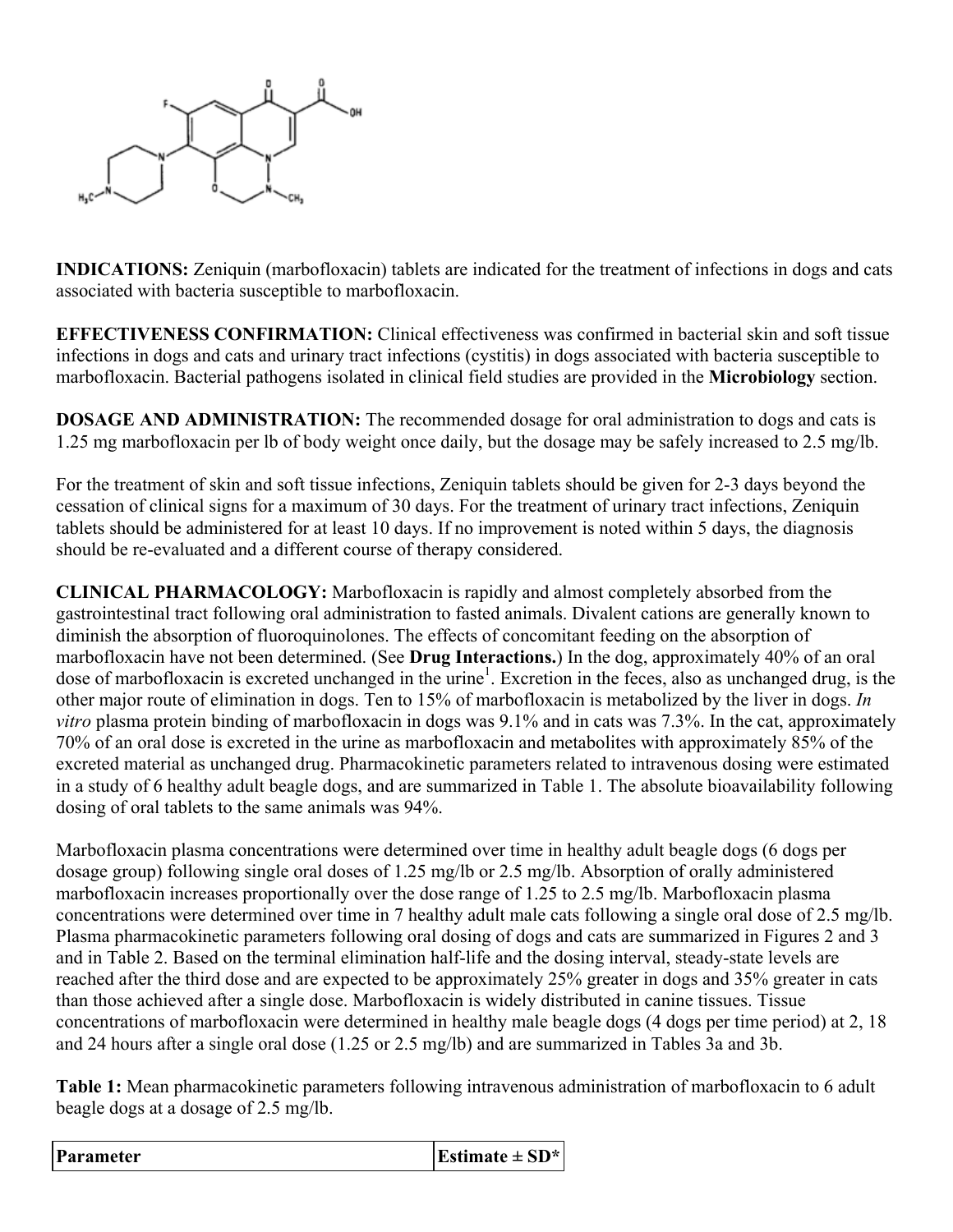|                                                               | $n=6$           |
|---------------------------------------------------------------|-----------------|
| Total body clearance, (mL/h•kg)                               | $94 \pm 8$      |
| Volume of distribution at steady state, $V_{SS}$ , ( $L/kg$ ) | $1.19 \pm 0.08$ |
| $AUC_{0\text{-inf}}(\mu g\cdot h/mL)$                         | $59 \pm 5$      |
| Terminal plasma elimination half-life, $t_{1/2}(h)$           | $9.5 \pm 0.7$   |

 $*$  SD = standard deviation

**Table 2:** Mean pharmacokinetic parameters following oral administration of marbofloxacin tablets to adult beagle dogs at a nominal dosage of 1.25 mg/lb or 2.5 mg/lb and to cats at 2.5 mg/lb.†

| <b>Parameter</b>                                        | Dog<br>$(1.25 \text{ mg/lb})$<br>$n=6$ | Dog<br>Estimate $\pm$ SD* Estimate $\pm$ SD*<br>$(2.5 \text{ mg/lb})$<br>$n=6$ | Cat<br>Estimate $\pm$ SD <sup>*</sup><br>$(2.5 \text{ mg/lb})$<br>$n=7$ |
|---------------------------------------------------------|----------------------------------------|--------------------------------------------------------------------------------|-------------------------------------------------------------------------|
| Time of maximum concentration, $T_{max}(h)$             | $1.5 \pm 0.3$                          | $1.8 \pm 0.3$                                                                  | $1.2 \pm 0.6$                                                           |
| Maximum concentration, $C_{\text{max}}$ , ( $\mu$ g/mL) | $2.0 \pm 0.2$                          | $4.2 \pm 0.5$                                                                  | $4.8 \pm 0.7$                                                           |
| $AUC_{0\text{-inf}}(\mu g\cdot h/mL)$                   | $31.2 \pm 1.6$                         | $64 \pm 8$                                                                     | $70 \pm 6$                                                              |
| Terminal plasma elimination half-life, $t_{1/2}(h)$     | $10.7 \pm 1.6$                         | $10.9 \pm 0.6$                                                                 | $12.7 \pm 1.1$                                                          |

† mean actual dosages administered to dogs were 1.22 mg/lb and 2.56 mg/lb, respectively, and the mean actual dosage administered to cats was 2.82 mg/lb.

## \* SD = standard deviation

**Figure 2:** Mean plasma concentrations ( $\mu$ g/mL) following single oral administration of marbofloxacin to adult beagle dogs at dosages of 1.25 mg/lb or 2.5 mg/lb.



\* See Table 4 in **Microbiology** section for MIC data.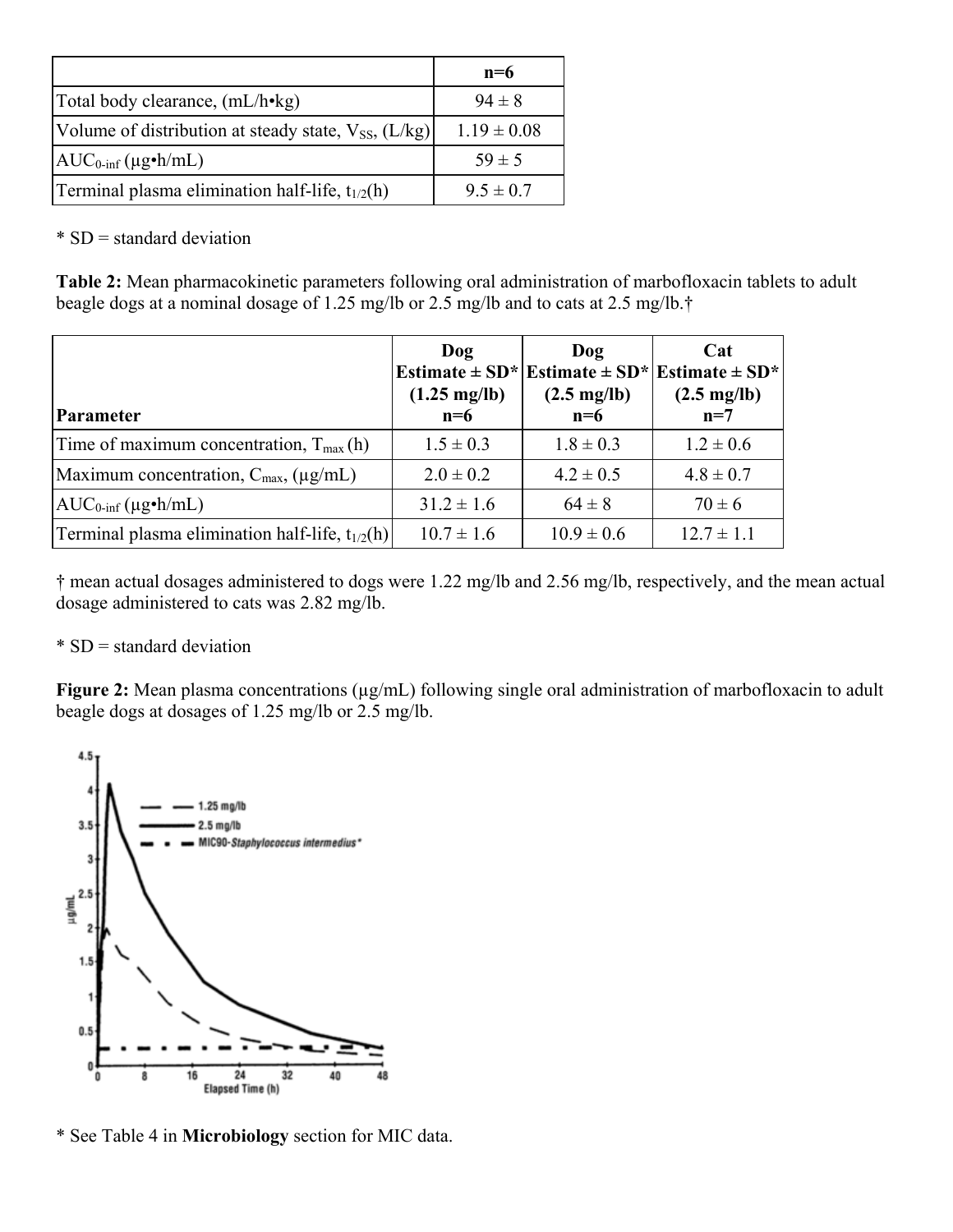Figure 3: Mean plasma concentrations ( $\mu$ g/mL) following single oral administration of marbofloxacin to adult cats at a dosage of 2.5 mg/lb.



\* See Table 5 in **Microbiology** section for MIC data.

|               | Marbofloxacin Concentrations ( $\mu$ g/g $\pm$ SD) |                   |                   |  |
|---------------|----------------------------------------------------|-------------------|-------------------|--|
| <b>Tissue</b> | 2 hours<br>$n=4$                                   | 18 hours<br>$n=4$ | 24 hours<br>$n=4$ |  |
| bladder       | $4.8 \pm 1.1$                                      | $2.6 \pm 1.5$     | $1.11 \pm 0.19$   |  |
| bone marrow   | $3.1 \pm 0.5$                                      | $1.5 \pm 1.5$     | $0.7 \pm 0.2$     |  |
| feces         | $15 \pm 9$                                         | $48 \pm 40$       | $26 \pm 11$       |  |
| jejunum       | $3.6 \pm 0.5$                                      | $1.3 \pm 1.0$     | $0.7 \pm 0.3$     |  |
| kidney        | $7.1 \pm 1.7$                                      | $1.4 \pm 0.5$     | $0.9 \pm 0.3$     |  |
| lung          | $3.0 \pm 0.5$                                      | $0.8 \pm 0.2$     | $0.57 \pm 0.19$   |  |
| lymph node    | $5.5 \pm 1.1$                                      | $1.3 \pm 0.3$     | $1.0 \pm 0.3$     |  |
| muscle        | $4.1 \pm 0.3$                                      | $1.0 \pm 0.3$     | $0.7 \pm 0.2$     |  |
| prostate      | $5.6 \pm 1.4$                                      | $1.8 \pm 0.6$     | $1.1 \pm 0.4$     |  |
| skin          | $1.9 \pm 0.6$                                      | $0.41 \pm 0.13$   | $0.32 \pm 0.08$   |  |

**Table 3a:** Tissue distribution following a single oral administration of marbofloxacin tablets to adult beagle dogs at a dosage of 1.25 mg/lb\*.

 $*$  SD = standard deviation

**Table 3b:** Tissue distribution following a single oral administration of marbofloxacin tablets to adult beagle dogs at a dosage of 2.5 mg/lb.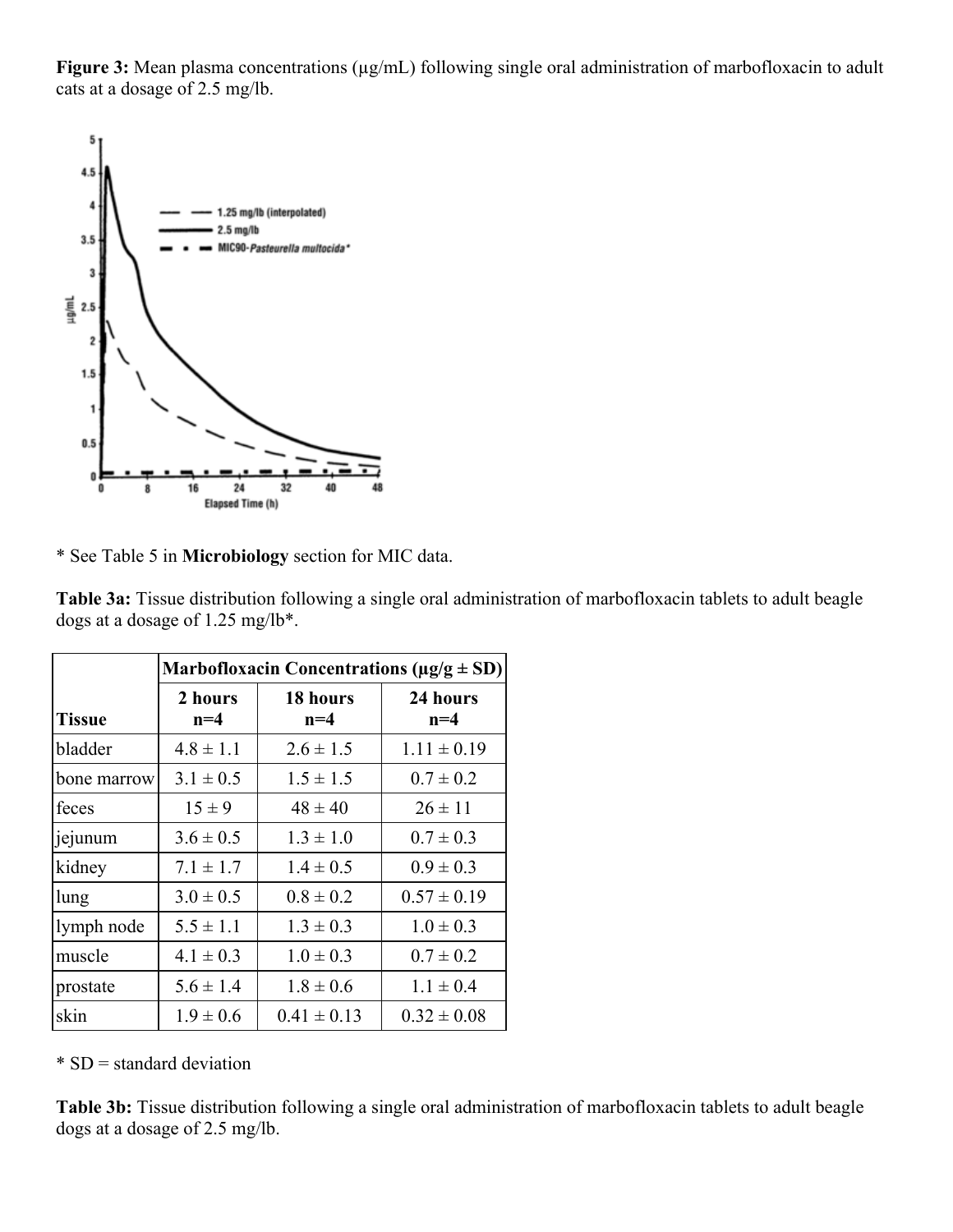|               | Marbofloxacin Concentrations ( $\mu$ g/g $\pm$ SD*) |                   |                   |  |
|---------------|-----------------------------------------------------|-------------------|-------------------|--|
| <b>Tissue</b> | 2 hours<br>$n=4$                                    | 18 hours<br>$n=4$ | 24 hours<br>$n=4$ |  |
| bladder       | $12 \pm 4$                                          | $6 \pm 7$         | $1.8 \pm 0.4$     |  |
| bone marrow   | $4.6 \pm 1.5$                                       | $1.28 \pm 0.13$   | $0.9 \pm 0.3$     |  |
| feces         | $18 \pm 3$                                          | $52 \pm 17$       | $47 \pm 28$       |  |
| jejunum       | $7.8 \pm 1.1$                                       | $2.0 \pm 0.3$     | $1.1 \pm 0.3$     |  |
| kidney        | $12.7 \pm 1.7$                                      | $2.7 \pm 0.3$     | $1.6 \pm 0.2$     |  |
| lung          | $5.48 \pm 0.17$                                     | $1.45 \pm 0.19$   | $1.0 \pm 0.2$     |  |
| lymph node    | $8.3 \pm 0.7$                                       | $2.3 \pm 0.5$     | $2.03 \pm 0.06$   |  |
| muscle        | $7.5 \pm 0.5$                                       | $1.8 \pm 0.3$     | $1.20 \pm 0.12$   |  |
| prostate      | $11 \pm 3$                                          | $2.7 \pm 1.0$     | $2.0 \pm 0.5$     |  |
| skin          | $3.20 \pm 0.33$                                     | $0.705 \pm 0.013$ | $0.46 \pm 0.09$   |  |

\* SD = standard deviation

**MICROBIOLOGY:** The primary action of fluoroquinolones is to inhibit the bacterial enzyme, DNA gyrase. In susceptible organisms, fluoroquinolones are rapidly bactericidal at relatively low concentrations. Marbofloxacin is bactericidal against a broad range of gram-negative and gram-positive organisms. The minimum inhibitory concentrations (MICs) of pathogens isolated in clinical field studies performed in the United States were determined using National Committee for Clinical Laboratory Standards (NCCLS) standards, and are shown in Tables 4 and 5.

**Table 4:** MIC Values\* (µg/mL) of marbofloxacin against pathogens isolated from skin, soft tissue and urinary tract infections in dogs enrolled in clinical studies conducted during 1994-1996.

| Organism                                                  | No. of Isolates $ MIC50 MIC90 MIC Range$ |                               |                |                    |
|-----------------------------------------------------------|------------------------------------------|-------------------------------|----------------|--------------------|
| Staphylococcus intermedius                                | 135                                      | 0.25                          | 0.25           | $0.125 - 2$        |
| Escherichia coli                                          | 61                                       | 0.03                          | 0.06           | $0.015 - 2$        |
| Proteus mirabilis                                         | 35                                       | 0.06                          | 0.125          | $0.03 - 0.25$      |
| Beta-hemolytic Streptococcus,<br>(not Group A or Group B) | 25                                       | 1                             | 2              | $0.5 - 16$         |
| Streptococcus,<br>Group D enterococcus                    | 16                                       | 1                             | 4              | $0.008 - 4$        |
| Pasteurella multocida                                     | 13                                       | 0.015                         | 0.06           | $\leq 0.008 - 0.5$ |
| Staphylococcus aureus                                     | 12                                       | 0.25                          | 0.25           | $0.25 - 0.5$       |
| Enterococcus faecalis                                     | 11                                       | $\mathfrak{D}_{\mathfrak{p}}$ | $\mathfrak{D}$ | $1 - 4$            |
| Klebsiella pneumoniae                                     | 11                                       | 0.06                          | 0.06           | $0.01 - 0.06$      |
| Pseudomonas spp.                                          | 9                                        | **                            | $**$           | $0.06 - 1$         |
| Pseudomonas aeruginosa                                    | 7                                        | $* *$                         | $**$           | $0.25 - 1$         |

\* The correlation between *in vitro* susceptibility data (MIC) and clinical response has not been determined.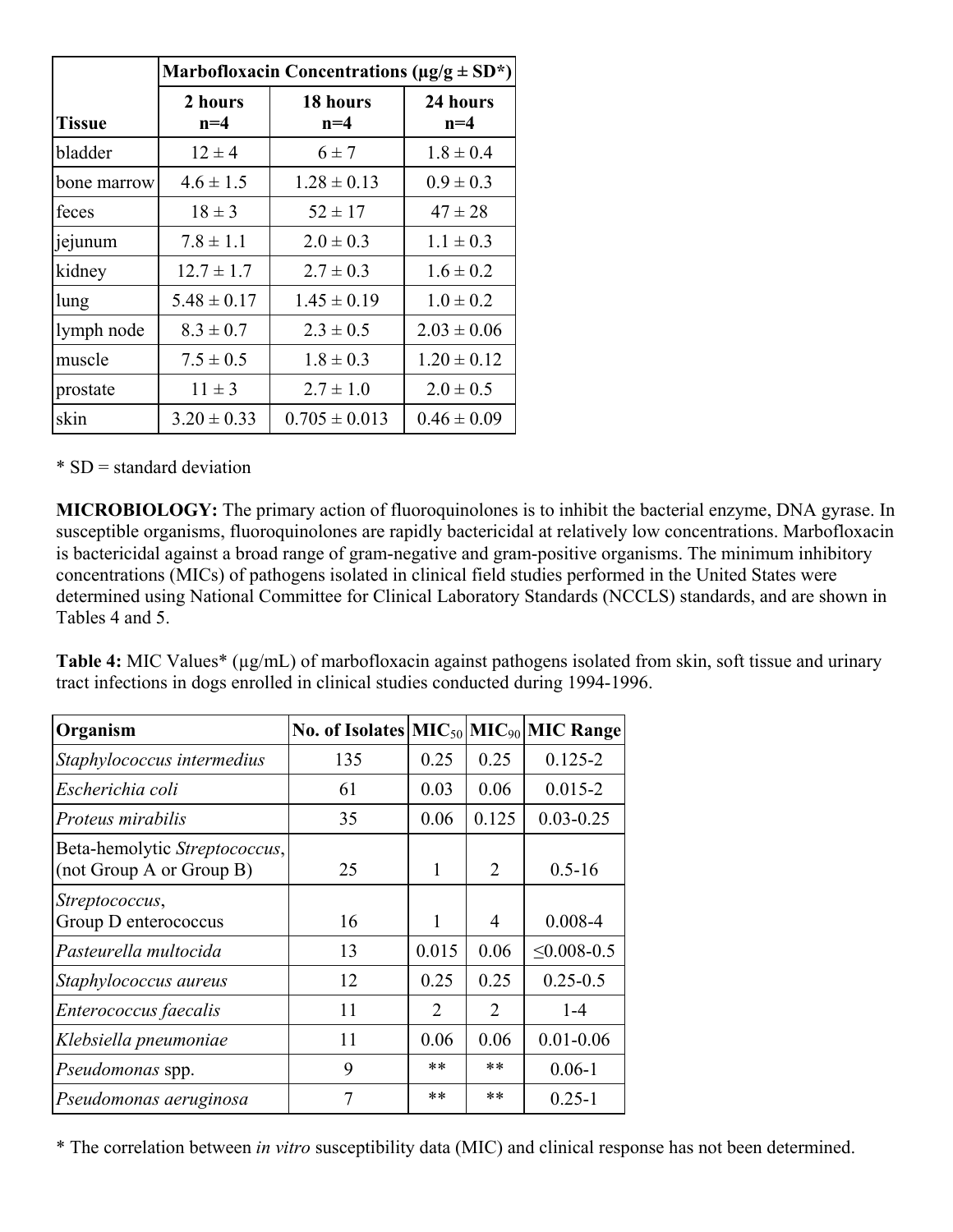\*\* MIC<sub>50</sub> and MIC<sub>90</sub> not calculated due to insufficient number of isolates.

| Organism                     | No. of Isolates $ MIC50 MIC90 MIC Range$ |      |      |                     |
|------------------------------|------------------------------------------|------|------|---------------------|
| Pasteurella multocida        | 135                                      | 0.03 | 0.06 | $\leq 0.008 - 0.25$ |
| Beta-hemolytic Streptococcus | 22                                       |      | 1    | $0.06 - 1$          |
| Staphylococcus aureus        | 21                                       | 0.25 | 0.5  | $0.125 - 1$         |
| Corynebacterium spp.         | 14                                       | 0.5  | 1    | $0.25 - 2$          |
| Staphylococcus intermedius   | 11                                       | 0.25 | 0.5  | $0.03 - 0.5$        |
| Enterococcus faecalis        | 10                                       | 2.0  | 2.0  | $1.0 - 2.0$         |
| Escherichia coli             | 10                                       | 0.03 | 0.03 | $0.015 - 0.03$      |
| Bacillus spp.                | 10                                       | 0.25 | 0.25 | $0.125 - 0.25$      |

**Table 5:** MIC Values<sup>\*</sup> ( $\mu$ g/mL) of marbofloxacin against pathogens isolated from skin and soft tissue infections in cats enrolled in clinical studies conducted in 1995 and 1998.

\* The correlation between *in vitro* susceptibility data (MIC) and clinical response has not been determined.

**DRUG INTERACTIONS:** Compounds (e.g., sucralfate, antacids, and mineral supplements) containing divalent and trivalent cations (e.g., iron, aluminum, calcium, magnesium, and zinc) can interfere with the absorption of quinolones which may result in a decrease in product bioavailability. Therefore, the concomitant oral administration of quinolones with foods, supplements, or other preparations containing these compounds should be avoided.

**CONTRAINDICATIONS:** Marbofloxacin and other quinolones have been shown to cause arthropathy in immature animals of most species tested, the dog being particularly sensitive to this side effect. Marbofloxacin is contraindicated in immature dogs during the rapid growth phase (small and medium breeds up to 8 months of age, large breeds up to 12 months of age and giant breeds up to 18 months of age). Marbofloxacin is contraindicated in cats under 12 months of age. Marbofloxacin is contraindicated in dogs and cats known to be hypersensitive to quinolones.

**PRECAUTIONS:** Ouinolones should be used with caution in animals with known or suspected central nervous system (CNS) disorders. In such animals, quinolones have, in rare instances, been associated with CNS stimulation which may lead to convulsive seizures. Quinolones have been shown to produce erosions of cartilage of weight-bearing joints and other signs of arthropathy in immature animals of various species. The use of fluoroquinolones in cats has been reported to adversely affect the retina. Such products should be used with caution in cats. The safety of marbofloxacin in animals used for breeding purposes, pregnant, or lactating has not been demonstrated.

**HUMAN WARNING: For use in animals only. Keep out of reach of children.** Avoid contact with eyes. In case of contact, immediately flush eyes with copious amounts of water for 15 minutes. In case of dermal contact, wash skin with soap and water. Consult a physician if irritation persists following ocular or dermal exposure. Individuals with a history of hypersensitivity to fluoroquinolones should avoid this product. In humans, there is a risk of user photosensitization within a few hours after excessive exposure to quinolones. If excessive accidental exposure occurs, avoid direct sunlight.

## **TARGET ANIMAL SAFETY:**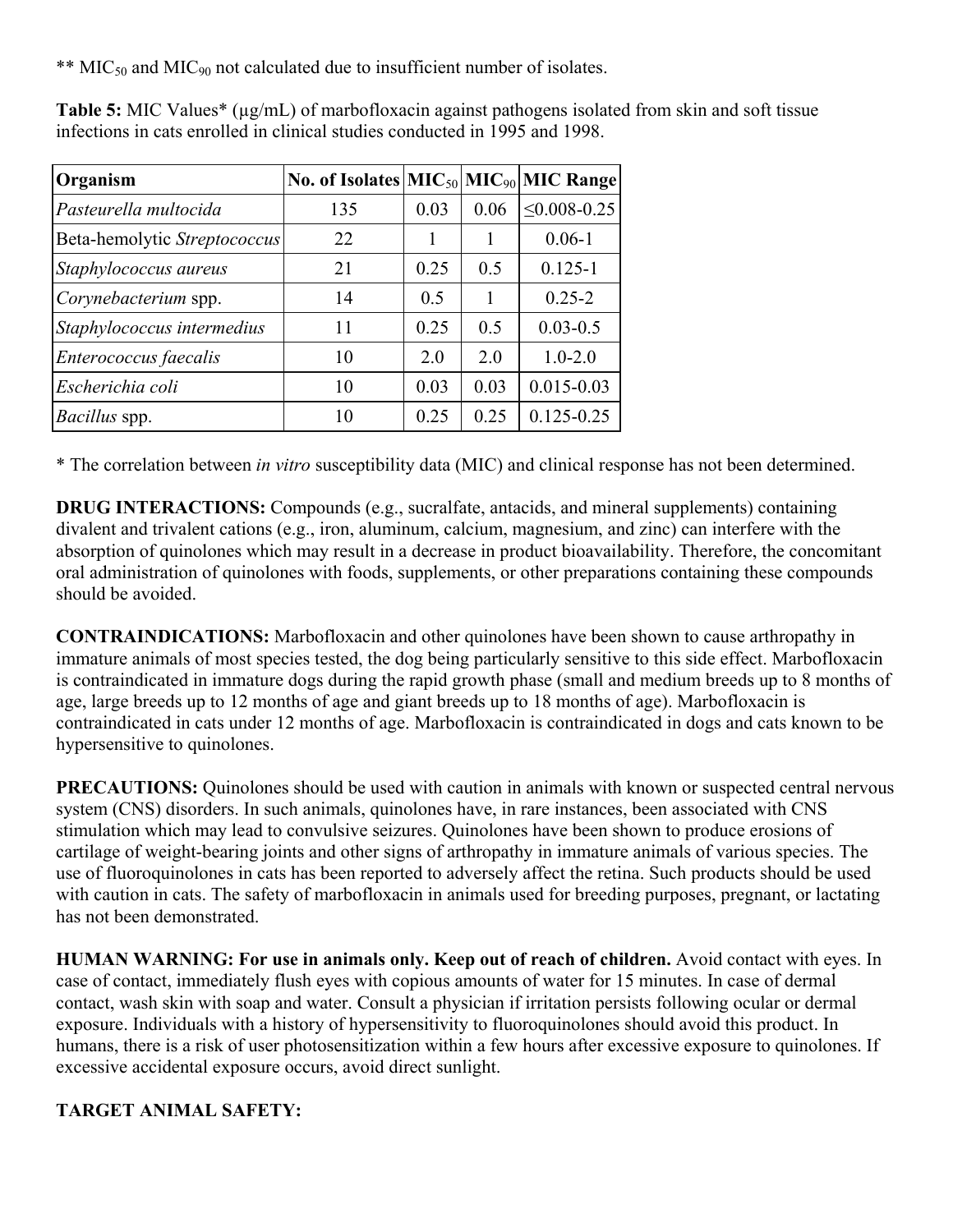**Dogs:** The toxicity of marbofloxacin was assessed in 12- to 14-month-old beagle dogs administered marbofloxacin at 2.5, 7.5 and 12.5 mg/lb/day for 42 days. Vomiting, reddened skin (usually involving the ears) and reddened mucous membranes were occasionally observed in all groups, including controls, but were noted most frequently in the 12.5 mg/lb group. Decreased food consumption and weight loss were significant in the 7.5 mg/lb and 12.5 mg/lb groups. No clinical lameness was noted in any of the treated animals. Minimal to slight lesions in the articular cartilage were observed in 1/8 placebo-treated animals and in 3/8 animals given 12.5 mg marbofloxacin/lb. Macroscopically, these lesions were vesicles, raised areas, or depressed, lightcolored areas. Microscopically, these lesions were characterized by the presence of one or more of the following: fissuring, erosion, chondrocyte proliferation, fibrillation, or vertical splitting of the articular cartilage. These cartilage lesions in treated dogs were similar to those in control dogs, and were not typical of those produced by fluoroquinolones. In addition to the above pathologic alterations, red areas of articular cartilage were noted macroscopically in 0/8 placebo-treated dogs and in 2/8 dogs from each of the three marbofloxacin-treated groups. These areas usually correlated microscopically with areas of vascularity of the articular surface, but could not be confirmed microscopically in all animals. They consisted of large blood vessels in mature fibrous connective tissue, with no indication of active vascularization due to drug-induced damage. They were considered most likely to be developmental anomalies or normal variations of the joint surface and were not considered to be related to drug treatment.

Marbofloxacin was administered to 12- to 14-month-old beagle dogs at a dosage of 25 mg/lb/day for 12 days. Decreased food consumption, vomiting, dehydration, excessive salivation, tremors, reddened skin, facial swelling, decreased activity and weight loss were seen in treated dogs. No clinical lameness was noted. As in the 42 day study, grossly visible, focal, red areas of articular cartilage were seen. These findings were noted in 2/6 placebo-treated dogs and in 4/6 marbofloxacintreated dogs. The foci were areas of fibrocartilage with prominent vascularization or increased vascularization of subchondral bone. Due to the appearance microscopically and macroscopically, these red foci were described as likely to be developmental anomalies or normal variations in articular cartilage.

Marbofloxacin administered to 3- to 4-month-old, large breed, purpose-bred mongrel dogs at a dosage of 5 mg/lb/day for 14 days resulted in marked lameness in all dogs due to articular cartilage lesions. Lameness was accompanied by decreased appetite and activity.

**Cats:** Marbofloxacin was administered for 42 consecutive days to 24 cats approximately 8 months old (8 cats per treatment group) at the dosages of 2.5, 7.5 and 12.5 mg/lb/day (5.5, 16.5 and 27.5 mg/kg/day). Treatment with marbofloxacin did not produce adverse effects on body weights, food consumption, serum chemistry, urinalysis or organ weight parameters. Decreased segmented neutrophil counts were observed in some cats in all treatment groups, including the placebo group, but mean counts were significantly lower in the marbofloxacin-treated groups. In some cats, absolute neutrophil counts were below normal reference values (as low as 615 neutrophils/µL in a marbofloxacin-treated cat and as low as 882 neutrophils/µL in a placebo-treated cat). Other hematological observations were not adversely affected. Clinical signs were occasionally noted in cats in the highest dosage group: excessive salivation in 4/8 cats and redness of ear pinnae in 2/8 cats. Macroscopic changes in the articular cartilage of femurs were seen in one cat receiving 7.5 mg/lb and in 3 cats receiving 12.5 mg/lb. Microscopically, these gross lesions were related to a focal or multifocal chondropathy. Microscopic chondropathy not associated with macroscopic observations was also present in one cat treated with 2.5 mg/lb daily (1X the upper end of the dose range) and one additional cat treated with 7.5 mg/lb daily. There was no evidence of lameness during the course of the study. A perivascular to diffuse dermatitis was seen microscopically in one mid-dose cat and 4 high-dose cats. Funduscopic exam by a board-certified ophthalmologist and histologic examination of retina and optic nerve by ocular pathologists revealed no lesions in any of the treatment groups.

Marbofloxacin was also administered orally to 6 cats approximately 8 months of age for 14 consecutive days at a dosage of 25 mg/lb/day (55 mg/kg/day). Clinical signs associated with drug intolerance were excessive salivation in 5/6 cats and redness of ear pinnae in all cats after 8 days of treatment. Emesis was noted